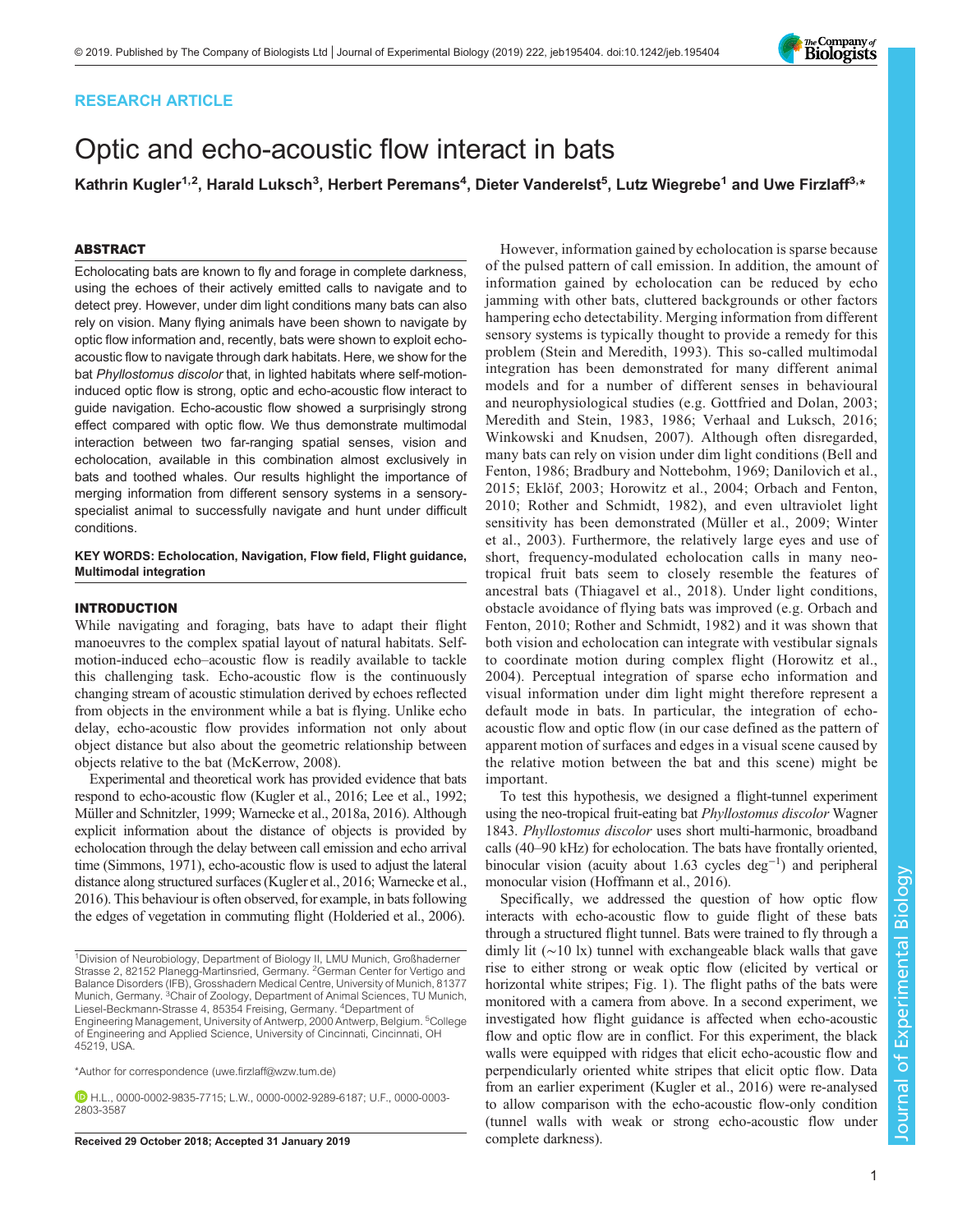<span id="page-1-0"></span>



Fig. 1. Schematic diagram of the flight tunnel. The setup consists of a central 3 m-long zone within the flight path, where stimuli were presented, and one terminal cube, separable with curtains, on either side. Audio was recorded with two ultrasonic microphones (red dots), installed at 90 cm height midline position at the tunnel ends. Flight paths were monitored and recorded via an infrared (IR) camera, centred above the flight tunnel. After a tunnel passage, the bats were rewarded in one of the terminal cubes with fruit pulp delivered via a feeder (green dots) with a light barrier. Stimuli producing echoacoustic flow were sidewalls carrying horizontal or vertical ridges (blue) along the central 3 m of the flight tunnel. Optic flow was produced using white stripes on black side walls in the same arrangement (orange). Conflicting, echo-acoustic versus optic flow stimuli were obtained by presenting ridges and white stripes rotated by 90 deg relative to each other.

## MATERIALS AND METHODS

## Experimental setup

Previous work ([Kugler et al., 2016\)](#page-6-0) examined the effect of echoacoustic flow on the flight and echolocation behaviour in free-flying bats of the species P. discolor. In the present study, we extended the experimental paradigm to quantify the behavioural response to optic flow and the interactions with echo-acoustic flow in the same bat species.

In our previous study [\(Kugler et al., 2016\)](#page-6-0), bats were exposed to echo-acoustic flow created by structured wooden side walls, while flying from one end of a 5 m long and 1 m wide flight tunnel to the other in darkness. Each side wall could be set to create stronger (vertical orientation of ridges in the side wall) or weaker (horizontal ridge orientation) echo-acoustic flow (see Fig. 1 and photos in [Fig. 3\)](#page-3-0). Data from this experiment were reused to compare the bats' behaviour in optic and conflicting flow fields with their behaviour in echo-acoustic flow fields. For a detailed description of the setup, stimuli, data acquisition and analysis procedure in the previous experiment, refer to [Kugler et al. \(2016\)](#page-6-0).

In the present study, we partly rebuilt the setup used previously [\(Kugler et al., 2016](#page-6-0)). The new setup (see Fig. 1) allowed us to create optic flow as well as contradictory echo-acoustic and optic flow. LED strips (24 V white 9.6 W m<sup>-1</sup> cold-white; Abrams und Mantler GmbH & Co KG, Minden, Germany) were installed bilaterally on the tunnel floor; they were shielded with frosted glass profiles, which dispersed the light (Cover flat, frosted 2 m M-Line, LED-Shop.com, Bad Endbach, Germany), and inserted into acoustic foam in the tunnel floor along the 3 m test section, approximately 20 cm from each side wall. The tunnel floor was covered with white cloth for high contrast in the video. The illumination level was dimmed (LED-Dimmer Controller monochromatic, dimmable LED-Strips 12 V-24 V, revoART ® e.K., Borsdorf, Germany) to 10 lx (measured with a luxmeter at the midline, 1 m into the flight tunnel at the estimated flight height).

#### Stimuli

In the present study, we used different stimuli to expose the bats to the different flow fields: echo-acoustic flow alone, optic flow alone and echo-acoustic flow versus optic flow. Ridges served as stimuli producing echo-acoustic flow (see Fig. 1), stripes served as stimuli producing optic flow. In the echo-acoustic versus optic flow condition, ridges and stripes were perpendicular to each other, resulting in conflicting information in the auditory and the visual domain. Specifically, we painted the wooden side walls black and applied white, 1.5 cm broad strips (Iso tape,  $10 \text{ m} \times 15 \text{ mm}$ , white, Tesa, Norderstedt, Germany) on the black walls to create optic flow; stripes were repeated at 9 cm intervals (same as the ridging period of the echo-acoustic stimuli), resulting in an inter-stripe distance of 7.5 cm. For presenting only optic flow, the white strips were glued onto smooth, black walls (see [Fig. 3,](#page-3-0) middle row and photo on the left). To create conflicting echo-acoustic and optic flow, the white strips were glued at a period of 9 cm onto black walls with ridges (see Fig. 1 and [Fig. 3,](#page-3-0) bottom row and photo on the left), so that the stripes were orthogonal to the ridges. Ridge/stripe orientation was changed by rotating the sidewall. For optic flow alone, data were recorded in all eight possible experimental conditions (4 arrangements of walls  $\times$  2 flight directions): both walls with vertical stripes, both walls with horizontal stripes (symmetric conditions), left or right wall with vertical stripes and right or left wall with horizontal stripes (asymmetric conditions). For conflicting echo-acoustic and optic flow stimuli, only the asymmetric conditions (in both flight directions) were used. Echo-acoustic flow data from bats 3, 4 and 6 were recorded with ridge stimuli at 9 cm separation, and those from bat 7 with ridge stimuli at 4.5 cm separation [\(Kugler et al., 2016](#page-6-0)). Please note that flight path deviations from the midline of the flight tunnel evoked by echo-acoustic flow alone were not significantly different for 9 or 4.5 cm ridge separation.

#### Acoustic measurement of the flight tunnel

To characterize the reflective properties of the tunnel and the different wall patterns (i.e. horizontal or vertical ridges), we used a special ensonification device. This custom-built device consisted of a Knowles FG series microphone (FG-23629-D65) positioned in the left ear at the entrance of the ear canal of a plastic (scale 1:1) replica of a P. discolor head [\(Fig. S1](http://jeb.biologists.org/lookup/doi/10.1242/jeb.195404.supplemental)), which was placed directly on top of and in straight alignment with a ScanSpeak D2004/602000 Tweeter. The emission consisted of a single previously recorded P. discolor call. The head replica introduced naturalistic head- and pinna-dependent directional monaural acoustic cues [\(De Mey et al., 2008](#page-6-0)) to the measurements. The ensonification device was positioned in the flight tunnel at the midline (50 cm from both walls), varying the location along the longitudinal dimension at 0, 3.3 and 6.6 cm from a randomly chosen start position close to the entrance of the tunnel [\(Fig. S2](http://jeb.biologists.org/lookup/doi/10.1242/jeb.195404.supplemental)). In addition, measurements were collected with the device fixed in three orientations (at 0, +30 and −30 deg in the horizontal plane) relative to the midline of the flight tunnel while pointing into the tunnel (see [Fig. S2](http://jeb.biologists.org/lookup/doi/10.1242/jeb.195404.supplemental)). The received echo signal was digitized at  $1\times10^6$  samples s<sup>-1</sup> and high-pass filtered (third-order Butterworth filter with a centre frequency of 20 kHz). To arrive at independent samples of the echo strength, we subsampled the envelope of the received echo signal at intervals of 1.5 ms, i.e. the duration of the emission. We considered the three measurements along the longitudinal dimension as independent replications of the same experiment.

## Training and data acquisition

Experiments were approved by the Regierung von Oberbayern (55.2-1-54-2532-221-14) and were conducted under the principles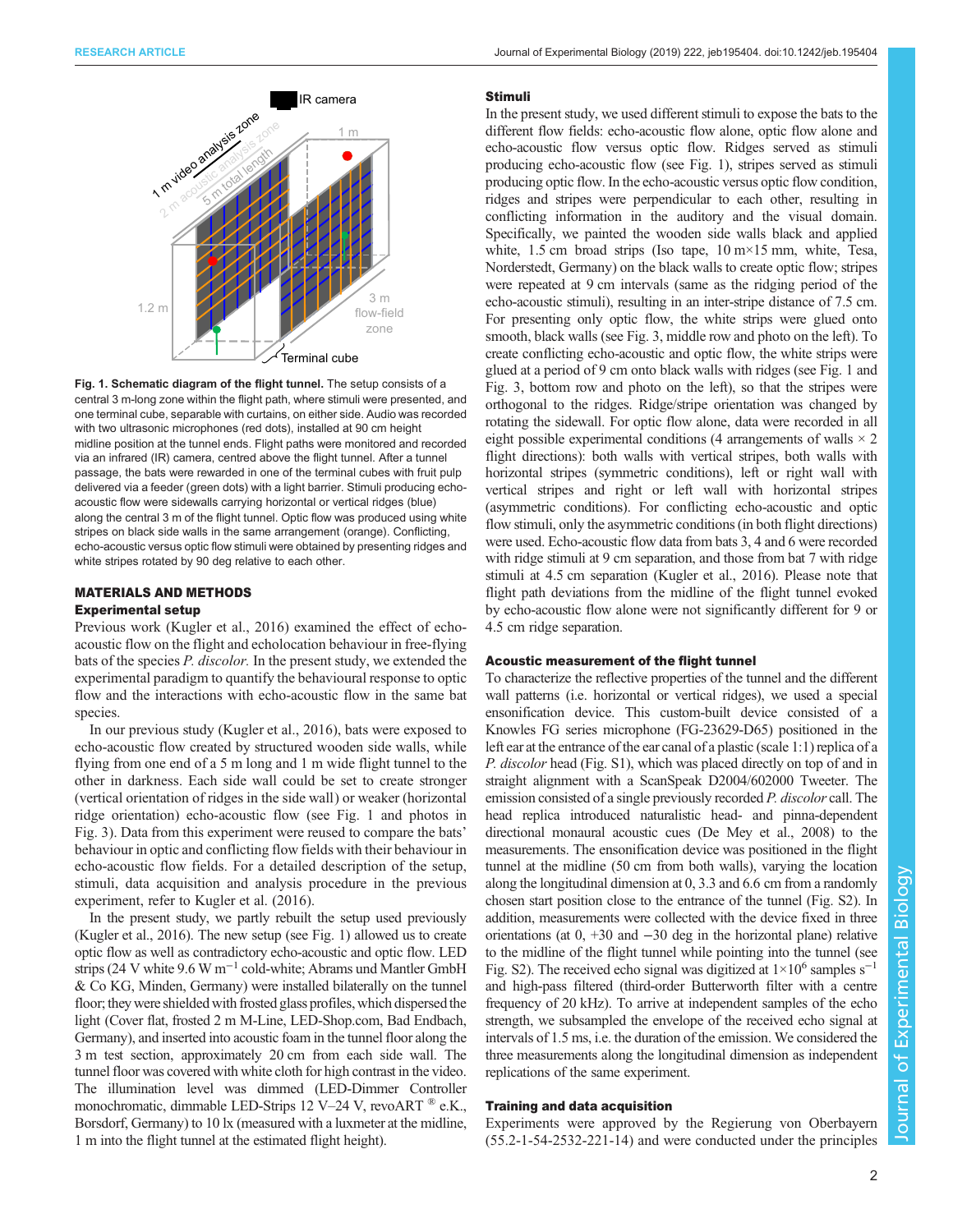of laboratory animal care and the regulations of the German Law on Animal Protection. Approval to keep and breed the bats was issued by Munich district veterinary office.

Four adult bats (bats 3, 4, 6 and 7 from [Kugler et al., 2016](#page-6-0); 2 female, 2 male) of the species *P. discolor* were trained in a dimly illuminated flight room to fly back and forth between two feeder platforms. Initially, the bats learned to associate a food reward (a fruit pulp mixture made from banana, melon, oats, honey and minerals) with the feeder platforms, where the pulp was delivered directly from a motor-driven syringe. On this basis, the bats learned to alternate between the two feeder platforms by being rewarded only when flying from one feeder platform to the other. Once the animals were familiar with this simple task, data acquisition commenced in the flight tunnel. Five days of experimental data acquisition were always followed by two resting days. This schedule was maintained during the 20 day data acquisition period. Data acquisition was conducted similar to that in our previous study [\(Kugler et al., 2016](#page-6-0)). Each bat was used in one experimental session with a maximum duration of 30 min per experimental day. At the beginning of a session, a single bat was placed into one of the terminal cubes of the setup that could be separated from the rest of the flight tunnel with a curtain. A trial was started when the curtain of the terminal cube was opened. After the bat passed the flight zone and entered the opposite terminal cube, the experimenter closed the curtain behind the bat and stopped data acquisition. The bat was rewarded with fruit pulp automatically after each trial, after interrupting a light barrier on the platform containing the feeder. Audio and video data were recorded as a 5 s ring buffer with sampling rates of 192,000 and 20 Hz, respectively. Data acquisition was carried out using custom-written Matlab® programs (MathWorks, Natick, MA, USA) complemented with SoundmexPro software (HörTech, Oldenburg, Germany) and Matlab® image acquisition and data acquisition toolboxes.

## Data analysis

All trials without reversal of the flight direction were included in the data analysis. Reversals of flight direction were observed in less than ∼3% of all trials, and could not be correlated to specific experimental conditions. Automated data analysis was carried out using custom-written Matlab® programs: flight paths were reconstructed in the central 1 m of the flight tunnel in 2D by blob analysis; the bats were detected as the dark region within the flight tunnel, and their 2D coordinates were determined as the centroid of the detected blob. On the basis of these 2D coordinates and the video frame rate, the forward flight velocity could be calculated.

Data were analysed for individual bats and flow conditions separately [\(Kugler et al., 2016\)](#page-6-0): individual analysis was necessary to reveal possible inter-individual differences between the bats.

In total, we applied video analysis on 685 trials (261, 182 and 242 with echo-acoustic flow alone, optic flow alone and echo-acoustic flow versus optic flow, respectively). Acoustic analysis was carried out on a total of 659 trials (235, 182 and 242 with echo-acoustic flow alone, optic flow alone and echo-acoustic flow versus optic flow, respectively); 26 trials  $(7, 6, 5, 5, 8)$  and 8 with bat 3, 4, 6 and 7, respectively) acquired with echo-acoustic flow stimuli had to be excluded from audio analysis because of a microphone defect. For tests comparing the bats' performance in different flow-field conditions (echo-acoustic flow alone, optic flow alone and echoacoustic flow versus optic flow), we included only data from the individuals for which data for all three datasets was acquired.

For analysis of the number of calls emitted by the bats in different flow fields, only audio data acquired in the central 2 m of the flight tunnel were included, because flight path reconstruction and thus determination of a bat's position up to 0.5 m adjacent to the terminal cubes was not always possible. This is because the bat's silhouette sometimes became indistinguishable from the components of the setup in the video.

### RESULTS

In the following, we present data for asymmetric conditions only, i.e. where the two walls of the flight tunnel showed different orientations of ridges and/or stripes. Data gained from these conditions are most significant for the specific aims pursued in our present study, the analysis of the behaviour in response to conflicting echo-acoustic and optic flow in comparison to unimodal sensory flow. Data from experiments using symmetric conditions for echo-acoustic flow stimuli have been published previously [\(Kugler et al., 2016\)](#page-6-0) and are therefore not repeated here. First, we analysed whether the bats altered their echolocation behaviour under the different experimental conditions by counting the calls the bats produced while passing through the central 2 m of the flight tunnel. The different conditions did not affect the bats' echolocation behaviour consistently. Overall, bats produced between 6 and 10 calls per passage of the tunnel (corresponding to a call rate of  $13-27$  calls s<sup>-1</sup> at an average flight velocity of  $4.5 \text{ m s}^{-1}$ ), regardless of whether the tunnel was lit or not [\(Fig. 2,](#page-3-0) black and orange bars versus blue bars), or whether there were ridges on the side walls (that produced echo-acoustic flow) or not ([Fig. 2](#page-3-0), black and blue bars versus orange bars). We additionally analysed the inter-call interval (ICI) of emitted calls during flight in the tunnel. The ICI distribution is shown in [Fig. S4](http://jeb.biologists.org/lookup/doi/10.1242/jeb.195404.supplemental). The ICI distribution showed a general pattern for all four bats and in all flow conditions. The distribution had three peaks, located at approximately 30, 60 and 90 ms, with the 25–30 ms peak often being the most prominent. Hence, the bats continued to collect information using echolocation, even when they had access to visual information.

Next, we evaluated whether and how the different sensory flow fields (echo-acoustic flow alone, optic flow alone and echo-acoustic flow versus optic flow) affected the flight behaviour of the bats. [Fig. 3](#page-3-0) shows an overview of the bats' flight behaviours in different flow fields. To assess changes in the flight path adjustments, we focused on the bats' flight paths within the central part of the flight tunnel. We used data recorded exclusively in the central 1 m of the flight tunnel (the video analysis zone), because the bats required the first metre behind the terminal cubes to induce flight path adjustment. Based on these data, we compared the bats' performance for asymmetric (strong versus weak flow) experimental conditions for the different flow stimuli (echo-acoustic flow alone, optic flow alone and echoacoustic flow versus optic flow). Data were pooled for the two flight directions. Each plot in [Fig. 3](#page-3-0) shows the performance of one individual bat with a specific wall arrangement and a specific sensory flow field. Raw data are shown as red dots (spread vertically for clarity) and error bars show median deviations from the midline (with interquartile ranges). In all cases, the bats significantly shifted their flight paths towards the side producing the least amount of sensory flow, both for echo-acoustic flow (as has been shown before; [Kugler](#page-6-0) [et al., 2016](#page-6-0)) and when the side walls elicited only optic flow (twosided Wilcoxon rank sum test,  $P<0.0001$  for all bats and all sensory flow conditions). During flight conditions when conflicting echoacoustic flow and optic flow information was present (echo-acoustic flow versus optic flow), all bats shifted their flight paths towards the side producing weaker echo-acoustic but stronger optic flow. Again, a two-sided Wilcoxon rank sum test showed highly significant differences (P<0.0001 for all bats).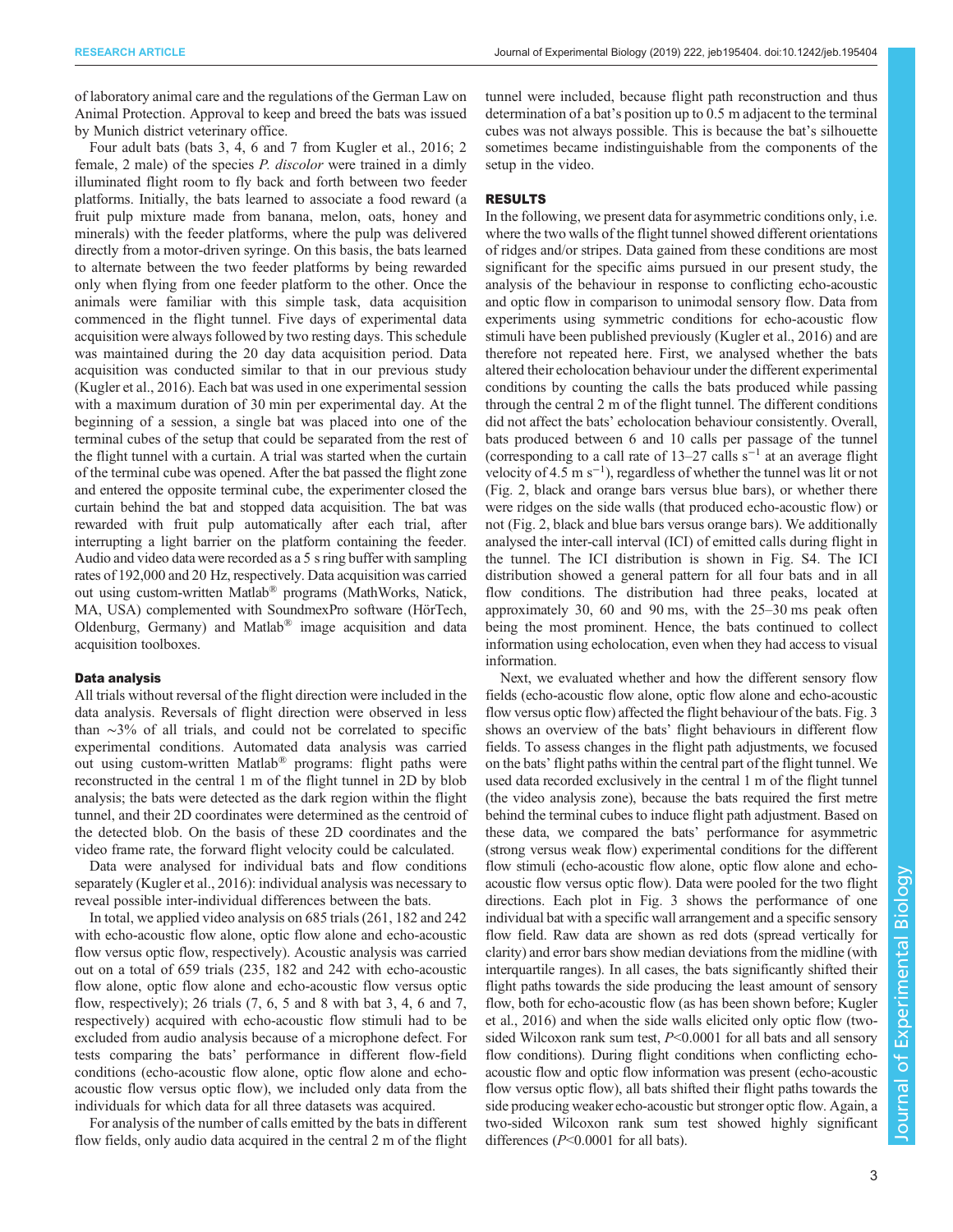<span id="page-3-0"></span>

[Fig. 4](#page-4-0) shows the magnitude of path deviation from the midline for different sensory flow fields. Path deviations were larger in purely echo-acoustic flow fields, whereas for optic flow conditions, paths also deviated in the direction producing weaker sensory flow, but the magnitude of path deviations was smaller than that for the echoacoustic flow condition. When conflicting echo-acoustic and optic flow information was available, bats deviated towards the side producing weaker echo-acoustic but stronger optic flow, although the overall magnitude of path deviation was smaller than that for the purely echo-acoustic condition.

It has previously been shown ([Bhagavatula et al., 2011](#page-6-0); [Davies](#page-6-0) [and Green, 1990](#page-6-0); [Lee et al., 1993](#page-6-0)) that visually guided flyers from various species regulate flight velocity according to the overall optic flow. Therefore, we also examined whether flight velocity differed between flights with weaker (both sidewalls showing horizontal stripes) and stronger optic flow. Bats did not adjust flight velocity to the strength of optic flow (two-sided Wilcoxon rank sum test, Fig. 2. Echolocation behaviour. Bars show the median number of calls a bat produced per flight in the acoustic analysis zone in the central 2 m of the flight tunnel. Error bars show the corresponding interquartile ranges for each bat and flow-field condition. Numbers within the bars represent the number of trials and calls taken into account for the analysis. Only data from trials in asymmetric conditions (horizontal and vertical grooves and/or stripes of different flight tunnel walls) are shown.

P=0.6, 0.5, 0.3, 0.6 for bats 3, 4, 6 and 7, respectively; [Fig. 5\)](#page-4-0). This observation is consistent with previous observations that bats do not adjust flight velocity to the strength of echo-acoustic flow ([Kugler](#page-6-0) [et al., 2016; Warnecke et al., 2016\)](#page-6-0).

The acoustic measurements of reflective properties of the flight tunnel show that for ensonifications from the midline, echo gain from vertical or horizontal ridges is not much different for reflections over the complete length of the tunnel, as long as the plastic head replica is pointing in the forward direction [\(Fig. S3\)](http://jeb.biologists.org/lookup/doi/10.1242/jeb.195404.supplemental). When turning the head, stronger gain differences (∼6–8 dB) are introduced from near-by positions, when the pinna opening points towards walls with vertical ridges.

## **DISCUSSION**

In the present study, we investigated how optic flow interacts with echo-acoustic flow to guide the flight of bats through a structured flight tunnel with conflicting echo-acoustic and visual cues.



the experimental setup in the different flow conditions, photographed from the bat's perspective at the starting position, looking into the tunnel. Right: each column of graphs shows the performance of one bat in the different flow conditions. Each plot depicts a schematic top view onto the flight tunnel. The vertical or horizontal arrangement of ridges (blue: echoacoustic flow) and/or stripes (orange; optic flow) is depicted as dashed and solid lines, respectively. Red dots show raw data of the bats' position in the video analysis zone in the central 1 m of the flight tunnel, pooled for the two flight directions. Black bars show a bat's median deviation from the midline with interquartile ranges. The last two rows show the bats' performance in conflicting echo-acoustic versus optic flow fields. Here, bats flew closer to the wall producing weaker echoacoustic but stronger optic flow. n represents the number of trials used for the analysis.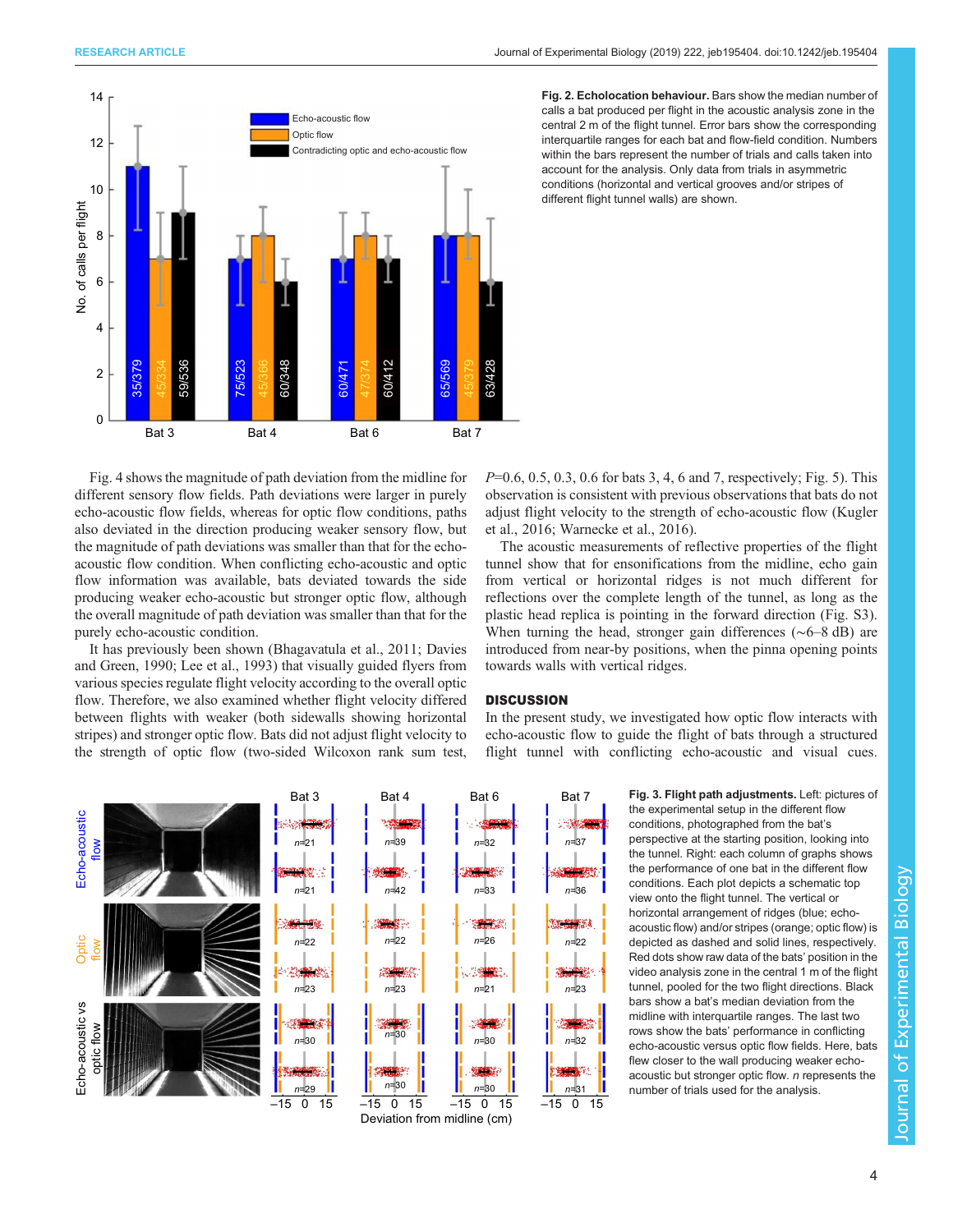<span id="page-4-0"></span>

Fig. 4. Summary of flight path adjustments in different sensory flow fields. Bars show the median deviations from midline of a bat in the central 1 m of the flight tunnel in imbalanced echo-acoustic, optic and conflicting echo-acoustic versus optic flow fields. Error bars show the interquartile ranges. (Kruskal–Wallis test, corrected for multiple comparisons, P<10−<sup>7</sup> for all bats and all comparisons.) The figure shows deviation towards weaker echo-acoustic and/or stronger optic flow as positive values, and deviation towards stronger echo-acoustic and/or weaker optic flow as negative values. n indicates the number of trials that served as the basis for the analysis.

The effectiveness of optic or echo-acoustic flow was measured as flight-path deviations from the midline of the tunnel. The current experiments show that P. discolor bats use both vision and echolocation when adjusting their flight paths along structures. The fact that bats showed larger deviations in their flight paths in response to changes in echo-acoustic flow versus optic flow conditions indicates that optic flow information may be less potent in affecting flight paths. Consequently, when echo-acoustic flow and optic flow were in conflict, the echo-acoustic flow information seemed to overrule the optic flow information even in these highly visual bats. However, this only holds true if one looks at the net effect size (Fig. 4): echo-acoustic flow alone evokes a stronger effect than optic flow, and therefore in the contradicting situation the net effect remains dominated by echo-acoustic flow. When looking closer at the differential effect size, it becomes clear that the reduction of the echo-acoustic flow effect is strong compared with the relatively weak effect evoked by optic flow alone. Thus, the weight on optic flow is stronger, and in terms of a weighting of effectiveness, optic flow seemed to overrule echo-acoustic flow.

The current data support the hypothesis that bats integrate echoacoustic and optic information to navigate in complex environments and corroborate earlier findings on multimodal integration in bats



Fig. 5. Flight velocity with strong and weak optic flow. Green bars represent flight velocities with concordant vertical stripes; blue bars represent flight velocities with concordant horizontal stripes. Data are medians and interquartile range of maximum flight velocities measured in each trial. P-values show the results of a Wilcoxon rank sum test, testing whether a bat's flight velocity with vertical stripes differs from that with horizontal stripes.

(e.g. [Horowitz et al., 2004](#page-6-0); [Orbach and Fenton, 2010](#page-6-0); [Rother](#page-6-0) [and Schmidt, 1982](#page-6-0)). These findings on audio-visual integration are remarkable because bats are typically thought to be sensory specialists that rely predominantly on their elaborated echolocation system. For example, distance information is readily available to bats by analysing the delay between call emission and arrival of the reflected echoes. The bats' central nervous system has evolved special adaptations for the processing of echo-delay information, resulting in a chronotopic map in the auditory cortex [\(Greiter and](#page-6-0) [Firzlaff, 2017; Hagemann et al., 2010](#page-6-0); [Suga and O](#page-6-0)'Neill, 1979). However, our results demonstrate behavioural correlates of audiovisual integration that are comparable to results from 'classical' studies on multimodal integration in animals with less-specialized sensory systems. For example, cats showed a decreased probability of correctly responding to the spatial position of a visual stimulus when a spatially disparate auditory stimulus was presented simultaneously ([Stein et al., 1989](#page-6-0)). The cats often moved to positions half-way between the locations of the two stimuli. In our experiments, the response magnitude to echo-acoustic flow measured in terms of flight-path deviance from midline in a flight tunnel was reduced when conflicting optic flow was presented.

The current data are a good example that in a spatial task the auditory sense can strongly interact with the visual sense. Indeed, space perception is the hallmark of the visual system and when acoustic spatial information is in conflict with visual spatial information, the visual system always overrules the auditory system: classical examples are the ventriloquism effect (e.g. [Weerts and Thurlow, 1971](#page-6-0)) and the localization of objects in elevation. For object localization in elevation, the visual system has even been shown to teach the auditory system in the analysis of elevation-dependent spectral interference patterns generated by the outer ears ([Van Wanrooij and Van Opstal, 2005](#page-6-0); [Zwiers et al.,](#page-6-0) [2003\)](#page-6-0). The fact that this specialized audio-vocal sense can have such a strong effect on vision for a spatial task must be attributed to the development of the highly specialized echo-acoustic system of bats.

The bats in our experiments showed a stronger behavioural response to echo-acoustic flow than to optic flow. It is difficult to compare the relative effectiveness of the two types of sensory flow information, as data on perceptual thresholds for sensory flow are not currently available. However, echoes reflected from the ridges of the tunnel walls and the white stripes used to induce optic flow were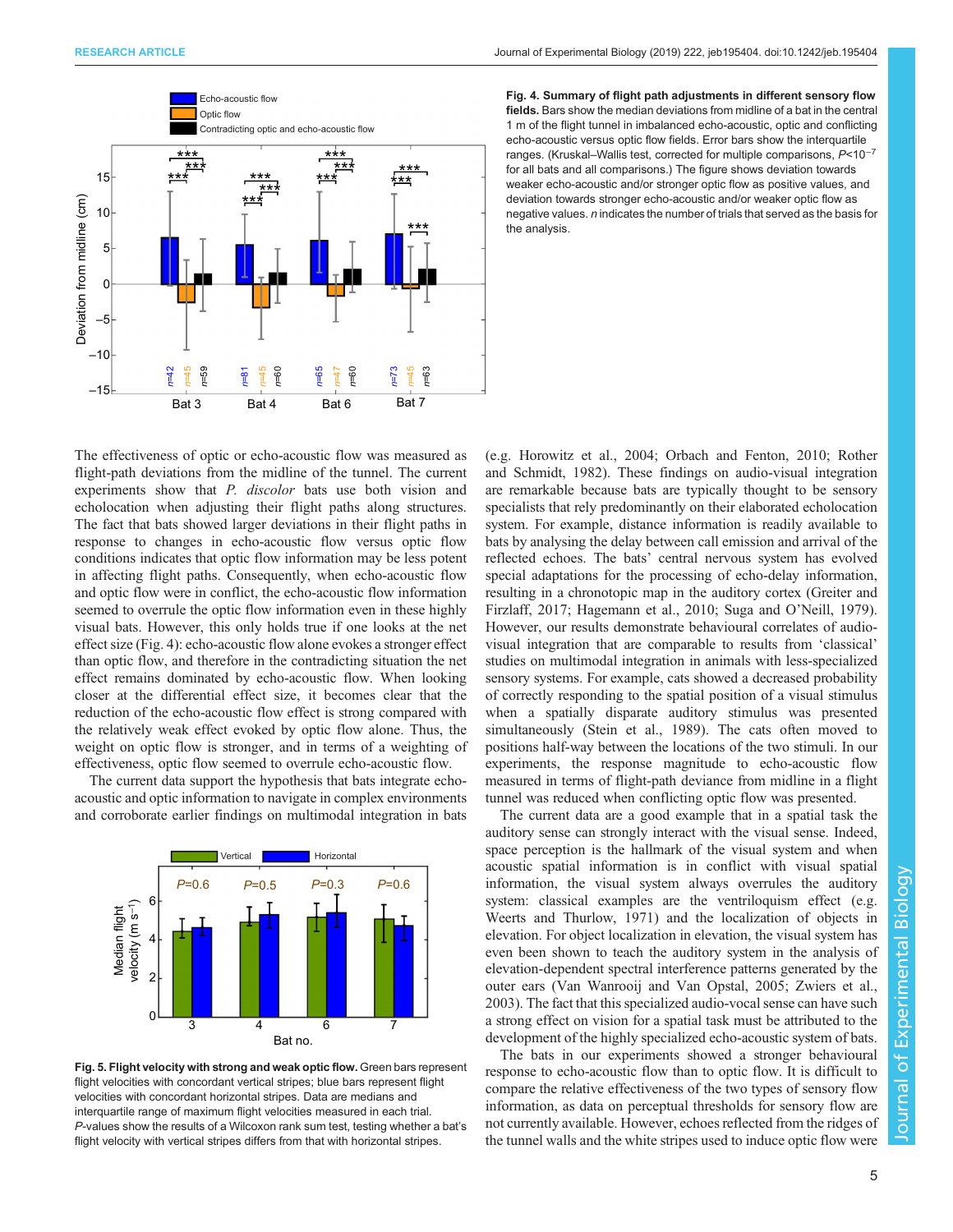well above the threshold of the respective sensory domains: behavioural studies showed that absolute hearing thresholds in P. discolor can be as low as −10 dB SPL in the frequency range of the echolocation calls [\(Hoffmann et al., 2008\)](#page-6-0). The spatial separation between reflecting ridges in our flight tunnel was 9 cm and thus also far above the threshold for distance resolution by echolocation for P. discolor (∼1.3 cm; [Goerlitz et al., 2010\)](#page-6-0). Monocular visual fields cover the space up to 155 deg caudally in one hemisphere in P. discolor and maximal spatial resolving power was ~1.63 cycles deg<sup>-1</sup> [\(Hoffmann et al., 2016\)](#page-6-0). When the bats were flying in the middle of the tunnel in our experiments (i.e. at 50 cm distance to the wall), structures of ∼0.54 cm should have been resolvable by the visual system (threshold at 1 m distance:  $\sim$ 1 cm). The white stripes on the flight tunnel walls (width 1.5 cm, separation 9 cm, equivalent to the ridge separation for the echoacoustic flow stimuli) should therefore be well resolved by the bat. For the bat visual system, [Cechetto et al. \(2016\)](#page-6-0) report a threshold for green lights (∼540 nm, approximately the peak absorption wavelength of the rod photoreceptors) of ∼0.003 lx. Illumination strength during dusk/dawn is about 1–10 lx, while the flight tunnel was illuminated with about 10 lx. We were therefore confident that our experimental conditions elicited sufficiently strong sensory flow in both the visual and auditory domain.

Why did echo-acoustic flow show such a strong effect on optic flow in conflicting situations in our bats? While optic flow can be easily and completely removed by just switching off any light source, echo-acoustic flow is fully controlled by the bats' emissions. For example, the presence of the feeders will create some echoacoustic information in the optic flow condition, provoking the bats to produce calls even when the tunnel was illuminated and had smooth walls ([Fig. 1](#page-1-0)). As a result, the behavioural deviation in the flight path in response to optic flow might have been pre-emptively diminished compared with a condition in which the bats could not rely on any echo-acoustic information. It is, however, also conceivable that echo-acoustic flow generally initiates a stronger behavioural response than optic flow in bats as a result of the general dominance of echolocation over vision. A similar phenomenon is observed in humans, who typically rely strongly on vision. The perception of illusory self-motion (vection) can be easily induced visually but it is weaker and less robust when only auditory stimulation is used [\(Keshavarz et al., 2014\)](#page-6-0). Of course, the dominance of echo-acoustic flow over optic flow might be modulated by the relative strength of the two cues. Under natural conditions (i.e. during dusk/dawn or full moon), light intensities are often lower than those used in our experiments.

In a previous set of experiments [\(Kugler et al., 2016\)](#page-6-0), we showed that the presence of a finer ridge spacing (4.5 cm) often induced higher call rates (and hence evoked adaptation of call rate to the vertical ridge spacing), although ridge periodicity was generally undersampled by the bats. In our current study, echoes in the flight tunnel changed periodically with a frequency of about 55 Hz (11 ridges m−<sup>1</sup> and flight velocities of about 5 m s−<sup>1</sup> ). Calls emitted with ICIs of around 25–30 ms result in a call rate of ∼33–40 Hz. The bats thus also seem to under-sample the ridge periodicity in our current experiments, but only slightly. Therefore, two functional interpretations are possible (but remain hypothetical). (1) An adaptation of call rate to match ridge periodicity would be an interesting active behaviour to keep echo-acoustic flow constant (like the stroboscopic fine-adjustment for a turntable). This behaviour would indeed further strengthen the importance of echo-acoustic flow in guidance and navigation for bats. (2) If bats were under-sampling the groove periodicity, this would not mean

that echo-acoustic flow information is not available or used by bats. As shown by [Fontaine and Peremans \(2011\),](#page-6-0) bats can reconstruct wing beat periodicity despite echo-acoustic under-sampling of the period. Of course, both strategies could be used by different individuals or in different situations.

As expected, measuring the intensity of echoes reflected from vertical or horizontal grooves shows that echo intensity strongly depends on the head position of an animal, i.e. the joined emission and hearing axis. With the head oriented towards the frontal midline (0 deg azimuth), echo intensity is not very different for vertical and horizontal grooves [\(Fig. S3,](http://jeb.biologists.org/lookup/doi/10.1242/jeb.195404.supplemental) middle column). However, when the joined emission and hearing axis is oriented  $\pm 30$  deg off the midline, echo intensity is stronger for vertical panels ([Fig. S3](http://jeb.biologists.org/lookup/doi/10.1242/jeb.195404.supplemental), left and right column). Therefore, one has to consider the possibility that the bats simply avoid stronger echoes and thus deviate from the midline towards the tunnel side producing the weaker reflections. In this case, echo-acoustic flow would not be the main cue underlying the behavioural response. However, using an experimental setup comparable to ours, [Warnecke et al. \(2018b\)](#page-6-0) showed that the flight path of bats was not influenced by echo intensity by varying echo strength (∼7 dB) while leaving the spacing of the reflective surface unaltered. Our own measurements revealed maximum echo intensity differences of reflection from vertical and horizontal ridges in quite a similar range between roughly 6 and 8 dB. Thus, we are confident that in our experiments reported here and earlier in [Kugler et al. \(2016\)](#page-6-0) the observed flight path deviations were also mainly caused by echo-acoustic flow and not by echo intensity.

At the neuronal level, sensitivity to echo-acoustic flow has been demonstrated in the auditory cortex of bats ([Bartenstein et al., 2014\)](#page-6-0). When stimulated with auditory cues containing echo-acoustic flow information, the representation of nearby targets increased in the cortical map of target range and the neural tuning to echo delays became sharper. For the midbrain superior colliculus (SC), typically considered to be a major hub for multimodal integration, no neurophysiological studies have yet investigated the effect of echoacoustic flow. However, recent studies in free-flying bats indicated that neural processing of target position in the SC is highly adaptive to actual flight path and echolocation behaviour ([Kothari et al.,](#page-6-0) [2018\)](#page-6-0). As a congruent representation of visual and acoustic space was also found in the *P. discolor* SC ([Hoffmann et al., 2016](#page-6-0)), it may represent the major site of integration for echo-acoustic and visual stimuli.

Finally, our results inform evolutionary aspects of echolocation and vision in bats. [Thiagavel et al. \(2018\)](#page-6-0) used phylogenetic comparative methods to investigate the evolution of echolocation from ancestral bats to the present day. The authors show that bats which use a less-specialized multiharmonic frequency-modulated (FM) echolocation have often retained the relatively large eyes of their ancestors, whereas modern constant-frequency (CF) bats, which are highly specialized echolocators, have decreased eye size. Therefore, phyllostomid bats such as *P. discolor*, which have relatively large eyes and use FM multi-harmonic echolocation, seem to represent a more ancestral state with less sensory specialization. Audio-visual integration might have represented the default situation in those bats. This is supported by findings in phyllostomid bats demonstrating the existence of cones expressing short-wave-sensitive opsin tuned to blue and UV light, and therefore representing the ancestral mammalian retinal pattern [\(Müller et al.,](#page-6-0) [2009\)](#page-6-0). Corneal electroretinograhic recordings in the same study revealed that short-wavelength sensitivity was best at mesopic light levels, i.e. in dim light found at dusk and dawn or in bright moonlight.